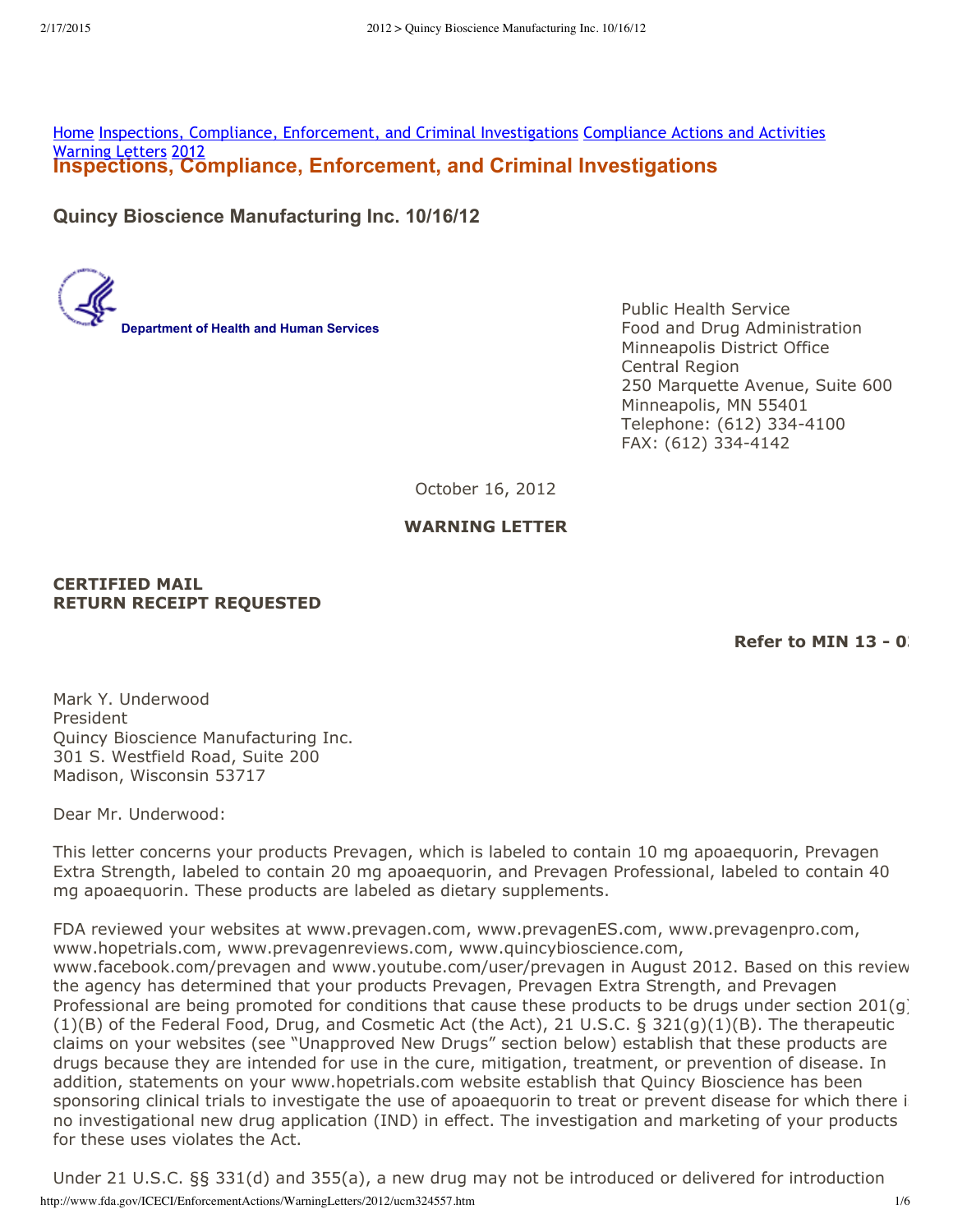into interstate commerce unless an FDA-approved application is in effect for it. Apoaequorin is not approved as a drug for marketing in the United States, and is not exempt from this requirement pursuant to 21 U.S.C. § 355(i), which governs the use of investigational new drugs. You may find the Act and related regulations through links on FDA's home page at http://www.fda.gov<sup>1</sup>.

It has also come to our attention that the apoaequorin used in your Prevagen products is produced synthetically. According to your website www.quincybioscience.com, "Apoaequorin is no longer extracted from the jellyfish, rather rapidly dividing host cells are 'taught' to grow the unique protein. The end result is the exact composition of apoaequorin without any of the heavy metal pollution that jellyfish may be exposed to in the ocean." According to information in documents you provided to FDA, the apoaequorin used in your Prevagen products is produced from **(b)(4)**.

Section 201(ff)(1) of the Act, 21 U.S.C. § 321(ff)(1), defines "dietary ingredient" as a vitamin, mineral, amino acid, herb or other botanical, or dietary substance for use by man to supplement the diet by increasing the total dietary intake, or a concentrate, metabolite, constituent, extract or combination of any dietary ingredient from the preceding categories. Apoaequorin synthetically produced from **(b)(4)** is not a vitamin, mineral, amino acid, herb or other botanical, or dietary substance for use by man to supplement the diet by increasing the total dietary intake. Further, apoaequorin synthetically produced from **(b)(4)** is not a concentrate, metabolite, constituent, or extract of any dietary ingredient, nor is it a combination of dietary ingredients. Therefore, the synthetically produced apoaequorin used in your Prevagen products is not a dietary ingredient as defined in section 201(ff)(1) of the Act.

According to the labels of your Prevagen products, they contain no other dietary ingredient. Therefore, these products do not meet the definition of a dietary supplement, which requires that the product contain one or more dietary ingredient. See section 201(ff)(1) of the Act, 21 U.S.C. § 321(ff)(1). Accordingly, your Prevagen products could not be marketed as dietary supplements even if they were intended only to affect the structure or function of the body and not for use in the cure, mitigation, treatment, or prevention of disease.

#### **Unapproved New Drugs**

Examples of some of the claims made in videos posted on your website http://www.prevagen.com/watch/*:*

"[F]irst and only dietary supplement that…protects the brain cells from death.... If you do just take one supplement, this may be the one to consider to protect and preserve your brain" (Healing Quest video at 2:40).

Regarding the use of pictures and videos on your websites, we remind you that an image may be considered a claim to diagnose, mitigate, treat, cure, or prevent disease if, in the context in which it is presented, the image suggests that the product has an effect on a disease or diseases. See, e.g., Title 21, Code of Federal Regulations (21 CFR),  $101.93(q)(2)(iv)(E)$ .

#### Your **website** www.prevagenreviews.com **also contains claims in the form of personal testimonials, including:**

- "My mother died of Alzheimer's disease…. I thought it was happening to me being too forgetful and so on. When I heard the commercial and them talking about this [Prevagen], it's the first product that I've ever ordered this way…. It proved to be very helpful…in a very short time. This is the first product I guess I've probably ever used that I could absolutely say it's miraculous for the short time I've been on it. I know my thinking and everything is more clearer and so on, just like it says" (testimonial from Rebecca R. from Phoenix).
- $\bullet$  "I had a severe car accident that gave me a head injury where I could not remember things at all and Prevagen sounded exactly like what I needed. After about a month…I started noticing that I was recalling things much easier, things that I hadn't before.… Prevagen has made a huge, huge difference" (testimonial from Paul C. from Apple Valley).

Examples of some of the claims observed on your Facebook page at www.facebook.com/prevagen: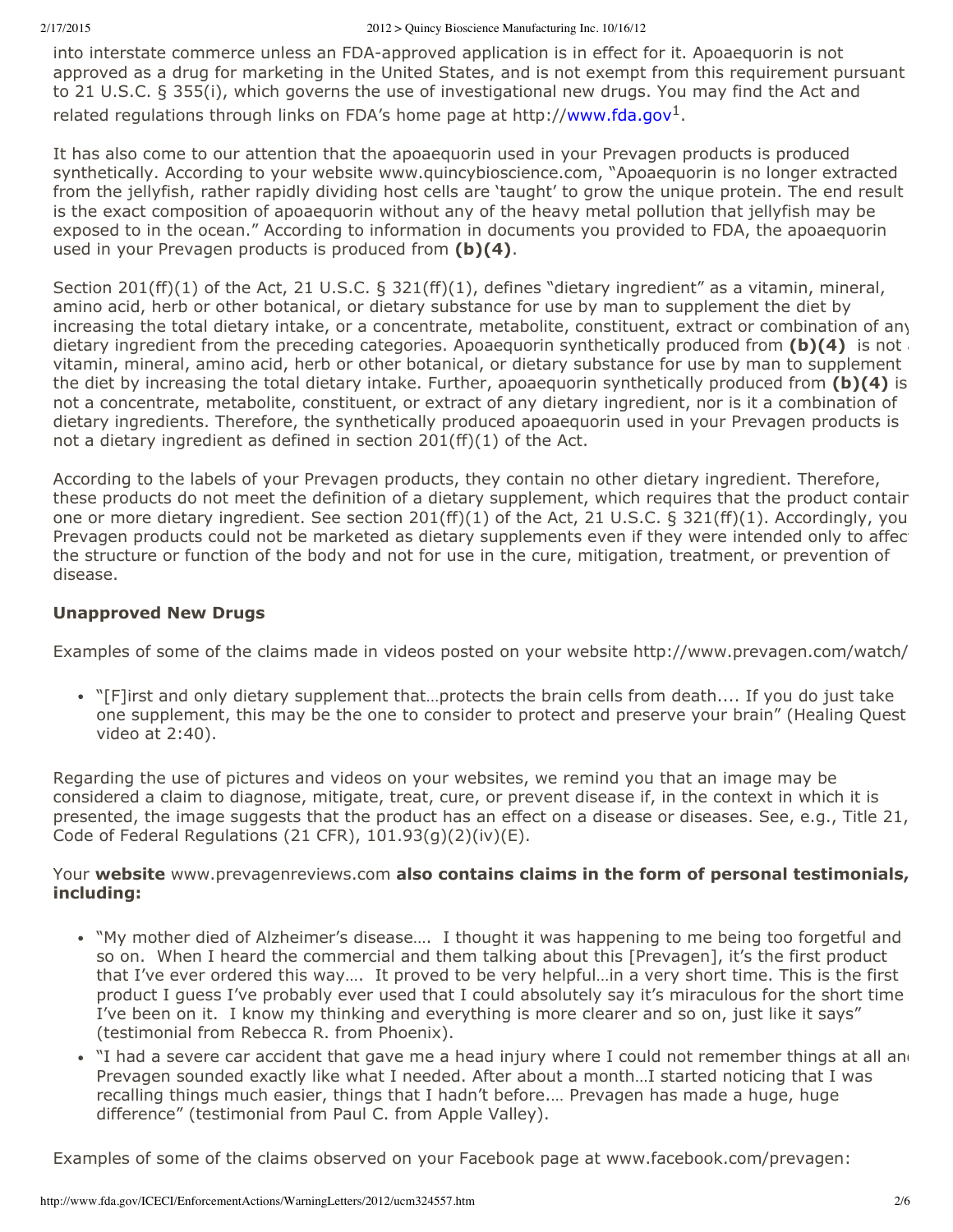"Prevagen will restore for you the lost protein so that you can gain your dignity back…. Alzheimer's disease is a heartache on any family. Dementia is tough to be around people that have dementia, let alone have it yourself. Prevagen gives you back your dignity and gives you back the proteins that are so precious that we use. No side effects whatsoever, doesn't matter what drugs you're on, this is a safe natural supplement" (Dr. Jan McBarron video at 1:16).

Furthermore, the "Research" and "Science" sections of your various websites marketing these products cit or link to a number of articles about the usefulness of the ingredient apoaequorin (sometimes referred to on your websites as "aequorin") $[1]$  or the Prevagen products in treating and preventing diseases. When scientific references are used commercially by the seller of a product to promote the product to consumers, such references may become evidence of the product's intended use. Under 21 CFR 101.93(g) (2)(iv)(C), a citation of a publication or reference in the labeling of a product is considered to be a claim about disease treatment or prevention if the citation refers to a disease use, and if, in the context of the labeling as a whole, the citation implies treatment or prevention of a disease. The following are examples of citations to scientific references used to market your Prevagen products for disease treatment and prevention on your websites:

- Undated poster accessed via link on http://www.prevagenpro.com/practitioners/science: "Neuroprotective Effects of Aequorin on Hippocampal CA1 Neurons Following Ischemia. Julia A. Detert, Patrick K. Tao, Liviu Bunaciu, Melody L. Schmidt, & James R. Moyer, Jr., Departments of Psychology and Biological Sciences, University of Wisconsin-Milwaukee."
- Study report manuscript accessed via link on http://www.prevagenpro.com/practitioners/science: "Aequorin Protects Adult and Aging Hippocampal CA1 Neurons From Ischemic Cell Death. Julia A. Detert, Melody L. Schmidt, Nicholas D. Kampa, Patrick K. Tao, & James R. Moyer Jr., Departments of Psychology and Biological Sciences, University of Wisconsin-Milwaukee."
- Unpublished abstract accessed via link on http://www.prevagenpro.com/practitioners/science and posted at http://www.prevagen.com/research/apoaequorin-increases-brain-cell-survival: "Neuroprotection of hippocampal CA1 neurons from ischemic cell death using the calcium binding protein aequorin. J. A. Detert, J. D. Heisler, E. L. Hochstetter, T. M. Van Langendon, J. R. Moyer, Jr., Univ. of Wisconsin-Milwaukee. Presented at The Society For Neuroscience; 2009."
- Study report manuscript accessed via links at http://www.prevagen.com/research and http://www.prevagenpro.com/practitioners/science: "The Effects of the Calcium Binding Protein Apoaequorin on Memory and Cognitive Functioning in Older Adults. Mark Underwood, Peggy Sivesind, Taylor Gabourie. Alzheimer's & Dementia: The Journal of the Alzheimer's Association, July 1, 2011, Vol. 7, Issue 4, Supplement, Page e65."

Your Prevagen, Prevagen Extra Strength, and Prevagen Professional products are not generally recognized as safe and effective for the above referenced uses and, therefore, these products are "new drugs" under section 201(p) of the Act, 21 U.S.C. § 321(p). New drugs may not be legally marketed in the United States without prior approval from FDA as described in section 505(a) of the Act, 21 U.S.C. § 355(a). FDA approves a new drug on the basis of scientific data submitted by a drug sponsor to demonstrate that the drug is safe and effective.

Your Prevagen products are offered for conditions that are not amenable to self-diagnosis and treatment by individuals who are not medical practitioners; therefore, adequate directions for use cannot be written so that a layperson can use these drugs safely for their intended purposes. Therefore, your products are also misbranded within the meaning of section 502(f)(1) of the Act, 21 U.S.C. § 352(f)(1), in that the labeling fails to bear adequate directions for use. The introduction of a misbranded drug into interstate commerce is a violation of section 301(a) of the Act, 21 U.S.C. § 331(a).

## **Clinical Investigations Which Require an IND**

Statements on your website www.hopetrials.com describe clinical trials you have been conducting to study apoaequorin for use in treating or preventing a variety of diseases: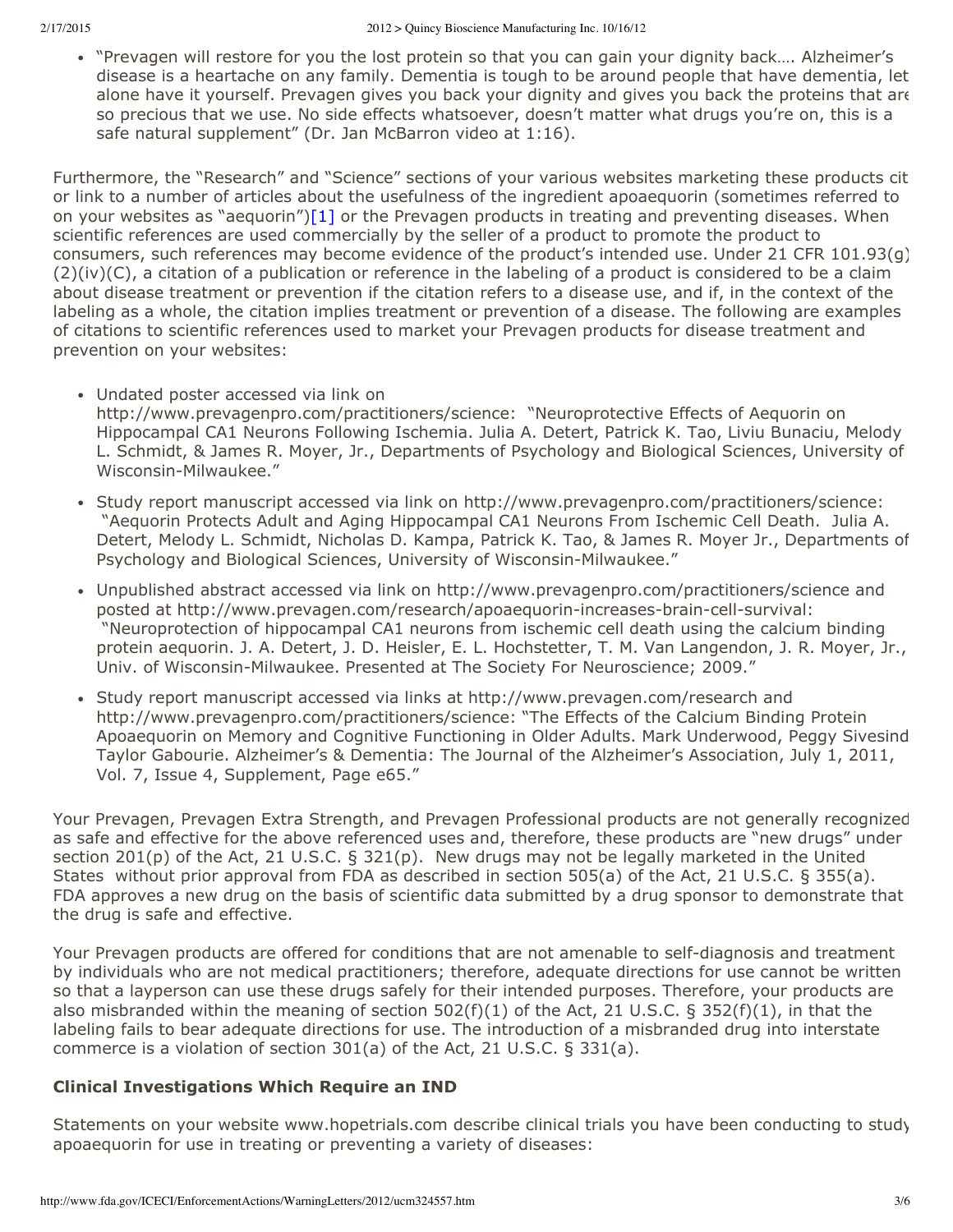"HOPE Trials research consists of a variety of human trials measuring the effect of apoaequorin...a unique compound, originating from a jellyfish, that helps to regulate intracellular calcium levels and alleviate the toxic effects of excess calcium in the brain.… Numerous investigators have linked a variety of medical conditions to ineffectual control of calcium levels. While neurodegenerative disorders, inflammatory diseases, auto-immune conditions and endocrine disorders affect the body in different ways…they often have a common denominator, a loss of the ability to closely regulate the excessive influx of calcium ions."

FDA regulations (21 CFR Part 312) contain procedures and requirements governing the use of investigational new drugs. Specifically, the regulations require that a sponsor submit an investigational new drug application (IND) to the FDA if the sponsor intends to conduct a clinical investigation with an investigational new drug, 21 CFR 312.20(a), and have an IND in effect before the investigational drug is administered to study subjects, 21 CFR 312.20(b).

A clinical investigation is defined as "any experiment in which a drug is administered or dispensed to, or used involving, one or more human subjects," 21 CFR 312.3(b). Our investigation, including an inspection of your headquarters and warehouse facility at 301 S. Westfield Road in Madison, Wisconsin, between October 24 and December 22, 2011, indicates that you initiated and were responsible for the conduct of clinical investigations of apoaequorin, an investigational drug. Accordingly, you were the sponsor and were required to have an IND in effect before proceeding with the clinical investigations of apoaequorin.

As noted above, the Act provides that a new drug may not be introduced or delivered for introduction into interstate commerce without prior approval, 21 U.S.C. § 355(a). Apoaequorin is not approved as a drug for marketing in the United States, and is not exempt from this requirement pursuant to 21 U.S.C. § 355(i), which governs the use of investigational new drugs. Therefore, your use of the unapproved new drug apoaequorin in conducting a clinical investigation without an investigational new drug application in effect is a violation of section  $505(a)$  of the Act and prohibited by section  $301(d)$  of the Act. Further, you violated 21 CFR 312.20 by administering the investigational new drug apoaequorin to subjects without an IND in effect.

The violations cited in this letter are not intended to be an all-inclusive statement of violations that exist in connection with your products. You are responsible for investigating and determining the causes of the violations identified above and for preventing their recurrence or the occurrence of other violations. It is your responsibility to ensure that your firm complies with all requirements of federal law and FDA regulations.

You should take prompt action to correct the violations cited in this letter. Failure to promptly correct these violations may result in legal action without further notice, including, but not limited to, seizure and injunction. The Act authorizes the seizure of illegal products and injunction against manufacturers and distributors of those products, 21 U.S.C. §§ 332 and 334.

## **Firm's Response to Inspectional Observations on Claims and IND Issues**

At the end of FDA's inspection of your headquarters and warehouse facility in Madison, Wisconsin, our investigator issued a list of inspectional observations on Form FDA 483 and met with you and Mr. Mark Roeder, Technical and Quality Manager, to discuss the use of therapeutic claims on your websites and in other promotional materials, among other concerns (see "Comments on Other Inspectional Observations and Firm Response"). You responded on January 13, 2012, promising corrective action; however, a current review of your websites reveals the continued use of therapeutic claims for your Prevagen products and the continued use of apoaequorin in clinical trials without an IND. Therefore, your response is inadequate.

## **Comments on Other Inspectional Observations and Firm's Response**

Because your products are labeled as dietary supplements, FDA initially evaluated them under the laws and regulations governing dietary supplements, including the adverse event reporting and recordkeeping requirements for dietary supplements in section 761 of the Act, 21 U.S.C. § 379aa-1, and the current good manufacturing practice (CGMP) regulations for dietary supplements in 21 CFR Part 111. As noted on the list of inspectional observations issued to your headquarters and warehouse facility in Madison, Wisconsin, on December 22, 2011, our inspection of that facility revealed that you failed to report serious adverse events associated with your Prevagen products to FDA, as required by section  $761(b)(1)$  of the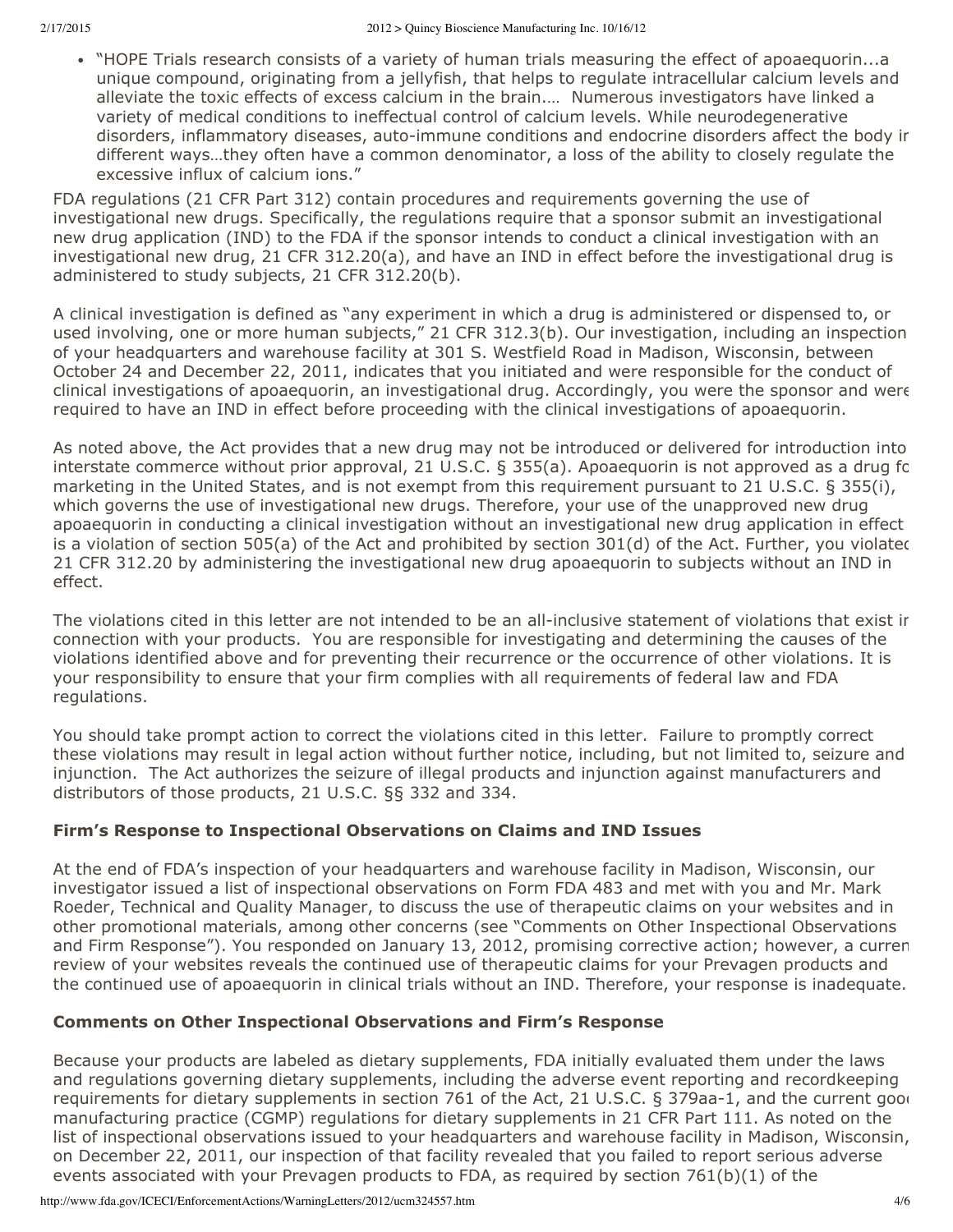Act. Specifically, you failed to report to FDA adverse events like seizures, strokes, and worsening symptoms of multiple sclerosis that had been reported to your firm as being associated with use of Prevagen products. Some of these adverse events resulted in hospitalization. In total, our inspection found records of more than 1000 adverse events and product complaints that had been reported to your firm between May 2008 and December 1, 2011. Some of these involved heart arrhythmias, chest pain, vertigo, tremors, and syncope (fainting), in addition to the seizures, strokes, and worsening of multiple sclerosis already mentioned. As of the beginning of the inspection, only two of these adverse events had been reported to FDA or investigated by your firm.

After our investigators discussed the adverse event reporting requirements for dietary supplements with firm representatives, you submitted two additional reports of serious adverse events to FDA while the inspection was still in progress. We also acknowledge receipt of your January 13, 2012, response to the list of inspectional observations issued to the Madison, Wisconsin, facility which documented your investigations of a number of additional adverse events reported to you. Your January 13, 2012, response also included adverse event reports on Form FDA 3500A for those adverse events that your investigation determined to be serious, as well as a revised standard operating procedure (SOP) for documenting and grading the severity of adverse events reported to your firm and documentation of retraining that you conducted for employees who take reports of adverse events.

A separate FDA inspection of your manufacturing and laboratory facility at 2010 Pinehurst Drive in Middleton, Wisconsin, between October 24 and December 22, 2011, documented that you failed to comply with the CGMP requirements for dietary supplements in several important respects, as noted on the list of inspectional observations issued on Form FDA 483 (the 483) at the end of that inspection. For example, you failed to perform identity testing for finished batches of Prevagen products manufactured between January 2011 and August 2011; did not complete all steps in the master manufacturing record for certain batches; failed to establish and/or follow written procedures for certain laboratory operations; failed to establish release criteria for several manufacturing steps where control is necessary to ensure that specifications for identity, purity, strength, and composition are met; and omitted required elements from your master manufacturing record.

We acknowledge your response dated January 13, 2012, reporting that identity testing is now being performed on all finished batches of your products, describing updates to your master manufacturing record and existing SOPs and the creation of new SOPs to address other observations from the 483, and reporting the results of batch investigations and testing performed in response to the 483. If your Prevagen products were dietary supplements, we would consider your response with regard to our CGMP and adverse event reporting observations to be adequate, but because the products are drugs, the CGMP and adverse event reporting requirements for drugs apply.

Within 15 working days of receipt of this letter, please notify this office in writing of the specific steps that you have taken to correct the violations cited above. Include an explanation of each step being taken to prevent the recurrence of violations, as well as copies of related documentation. If you cannot complete the corrective actions within 15 working days, state the reason for the delay and when you will complete the corrections.

Your written response should be directed to the attention of Compliance Officer Demetria L. Lueneburg at the address listed above. If you have any questions regarding this letter, please contact Ms. Lueneburg at (612) 758-7210.

Sincerely, /S/

Michael Dutcher, DVM Director Minneapolis District

xc: Mark Y. Underwood President Quincy Bioscience Manufacturing Inc.